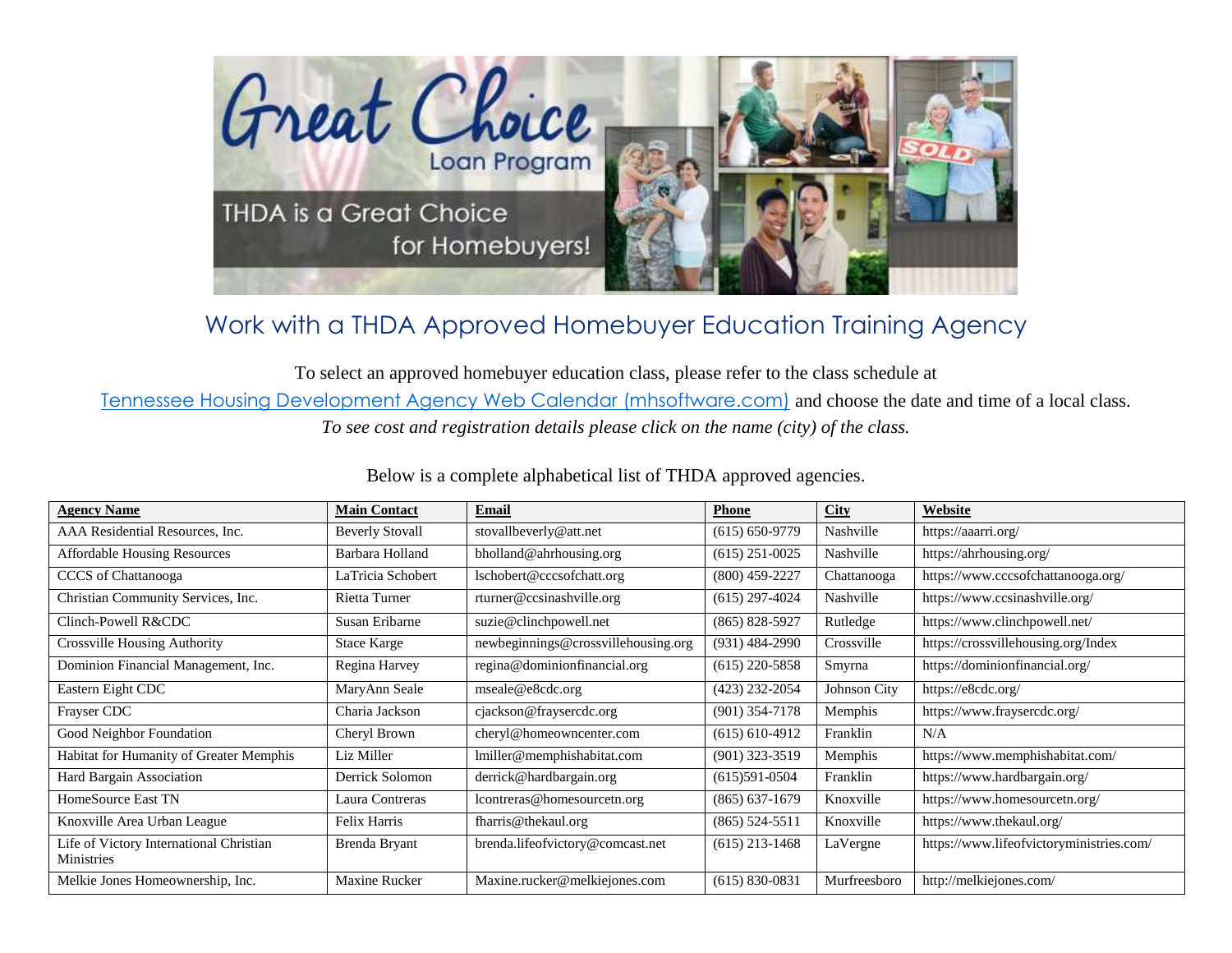| Memphis Area Association of Governments | Paul Morris              | pmorris@maagov.org          | $(901) 729 - 2871$ | Memphis             | https://maagov.org/                    |
|-----------------------------------------|--------------------------|-----------------------------|--------------------|---------------------|----------------------------------------|
| Mi Techo, Inc.                          | Derna Greenberg          | mitecho@bellsouth.net       | (901) 870-7472     | Memphis             | https://mitecho.org/                   |
| New Level CDC                           | Gretchen Henkel          | gretchen@nlcdc.org          | $(615)$ 927-5424   | Nashville           | www.newlevelcdc.org                    |
| <b>Ripley Housing Authority</b>         | Kimberly Taylor          | ktaylor@ripleyhousing.org   | $(731) 635 - 1901$ | Ripley              | https://www.ripleyhousing.org/         |
| The Housing Fund, Inc.                  | Angela Belcher           | abelcher@thehousingfund.org | $(615) 780 - 7000$ | Nashville           | https://thehousingfund.org/            |
| The William Franklin Buchanan CDC       | Carlina Rollins          | hbe@wfbcdc.org              | $(615)$ 456-4329   | Nashville           | https://www.wfbcdc.org/                |
| <b>United Housing</b>                   | Priscilla Reed           | preed@uhinc.org             | $(901) 272 - 1122$ | Memphis             | https://www.uhinc.org/                 |
| <b>Unlimited Potential CDC</b>          | Verdell Martin           | verdell41@bellsouth.net     | $(615)$ 452-8548   | Gallatin            | https://www.unlimitedpotentialcdc.org/ |
| UT Extension - Anderson                 | Laura Clark              | laura.clark@utk.edu         | $(865)$ 457-6246   | Clinton             | https://anderson.tennessee.edu/        |
| UT Extension - Blount                   | Mary Beth Lima           | mlima@utk.edu               | $(865)$ 982-6430   | Maryville           | https://blount.tennessee.edu/          |
| UT Extension - Bradley                  | Kevin Treadway           | ktreadway@tennessee.edu     | (423) 728.7001     | Cleveland           | http://bradley.tennessee.edu/          |
| UT Extension - Cheatham                 | Aneta Eichler            | adodd2@utk.edu              | $(615)$ 792-3623   | <b>Ashland City</b> | https://cheatham.tennessee.edu/        |
| UT Extension - Davidson                 | <b>Elizabeth Sanders</b> | esanders1@utk.edu           | $(615) 862 - 5995$ | Nashville           | https://davidson.tennessee.edu/        |
| UT Extension - Dekalb                   | April Martin             | amartin3@utk.edu            | $(615) 597 - 4945$ | Smithville          | https://dekalb.tennessee.edu/          |
| UT Extension - Fayette                  | Lauren Wells             | Lwells12@utk.edu            | $(901)$ 465-5233   | Somerville          | https://fayette.tennessee.edu/         |
| UT Extension - Hamblen                  | Marty Henry              | mhenry32@utk.edu            | $(423) 586 - 6111$ | Morristown          | https://hamblen.tennessee.edu/         |
| UT Extension - Haywood                  | Karen Jones              | kjone138@utk.edu            | $(731) 722 - 2861$ | Brownsville         | https://haywood.tennessee.edu/         |
| <b>UT Extension - Hickman</b>           | Autumn Vespie            | adabbs@utk.edu              | $(931) 729 - 2404$ | Centerville         | https://hickman.tennessee.edu/         |
| UT Extension - Jefferson                | Sarah Vaden              | svaden@utk.edu              | $(865)$ 397-2969   | Dandridge           | https://jefferson.tennessee.edu/       |
| UT Extension - Knox                     | Heather Kyle-<br>Harmon  | hkyle@utk.edu               | $(865)$ 215-2340   | Knoxville           | https://knox.tennessee.edu/            |
| UT Extension - Lauderdale               | Rachel Erwin             | rerwin@utk.edu              | $(731) 635 - 9551$ | Ripley              | https://lauderdale.tennessee.edu/      |
| UT Extension-Lawrence                   | <b>Stacy Clark</b>       | sclark46@utk.edu            | (931) 762-5506     | Lawrenceburg        | https://lawrence.tennessee.edu/        |
| UT Extension - Loudon                   | Sheila Borders           | sborders@utk.edu            | $(865)$ 458-5612   | Loudon              | https://loudon.tennessee.edu/          |
| UT Extension - Macon                    | Michaela Pedigo          | mlpedigo@utk.edu            | $(615) 666-3341$   | Lafayette           | https://macon.tennessee.edu/           |
| UT Extension-Madison                    | Tennille Short           | ztshort@utk.edu             | $(731)$ 668-8543   | Jackson             | https://madison.tennessee.edu/         |
| UT Extension- Marshall                  | Terri Orr                | terorr@utk.edu              | (931) 359-1929     | Lewisburg           | https://marshall.tennessee.edu/        |
| UT Extension-Maury                      | Starla Hardin            | shardin4@utk.edu            | $(931)$ 375-5301   | Columbia            | http://maury.tennessee.edu/            |
| UT Extension - Meigs                    | Meagen Brown             | mbrown39@utk.edu            | (423) 334-9781     | Decatur             | https://meigs.tennessee.edu/           |
| UT Extension - Polk                     | Donna Calhoun            | dcalhou1@utk.edu            | $(423)$ 338-4503   | Benton              | https://polk.tennessee.edu/            |
| UT Extension - Putnam                   | Michelle Parrott         | michelle.parrott@utk.edu    | $(931) 526 - 4561$ | Cookeville          | https://putnam.tennessee.edu/          |
| UT Extension - Roane                    | Lisa McMahan             | lmcmah10@utk.edu            | $(865)$ 376-5558   | Harriman            | https://roane.tennessee.edu/           |
| UT Extension - Robertson                | <b>Lauren Patterson</b>  | lpatte20@utk.edu            | $(615)$ 384-7936   | Springfield         | https://robertson.tennessee.edu/       |
| UT Extension - Rutherford               | Misty Layne-Watkins      | mlaynewa@utk.edu            | $(615) 898 - 7710$ | Murfreesboro        | https://rutherford.tennessee.edu/      |
| UT Extension - Shelby                   | Priscilla Gilliam        | pgilliam@utk.edu            | $(901) 752 - 1207$ | Memphis             | https://madison.tennessee.edu/         |
| UT Extension - Sullivan                 | Lydia Hoskins            | lydia@utk.edu               | $(423) 574 - 1919$ | Blountville         | https://sullivan.tennessee.edu/        |
| UT Extension - Tipton                   | Katie Dees               | kwyatt3@utk.edu             | $(901)$ 476-0231   | Covington           | https://tipton.tennessee.edu           |